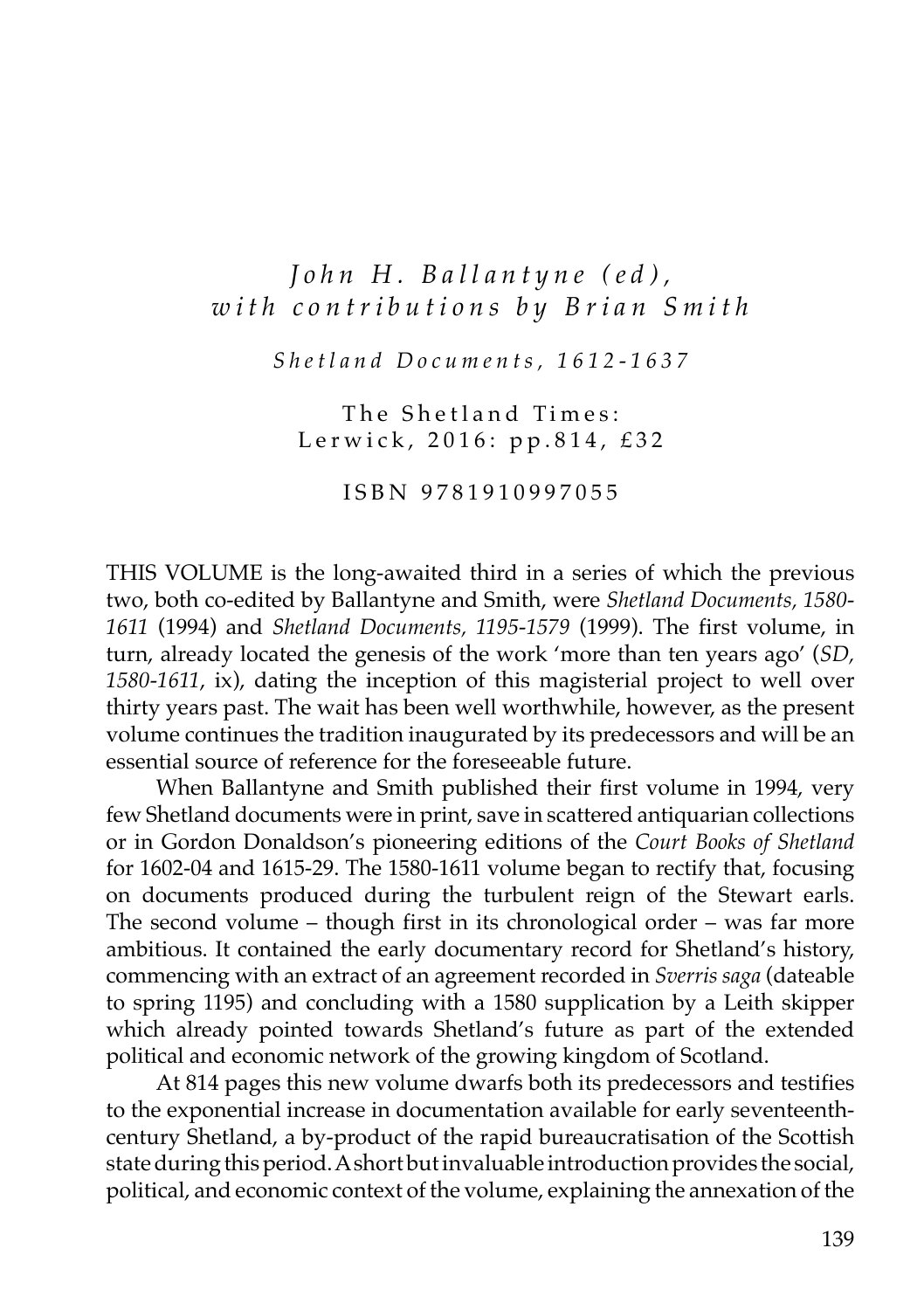lordship of Shetland to the crown and its subsequent consequences. Shetland emerges from this as very much a part of a larger North Sea world, with local complaints being tendered to the privy council in Edinburgh at the same time as Norwegian absentee landlords objected to the difficulty of collecting their rents, East Neuk fishermen vied with their Dutch and German counterparts for the herring fisheries, and a Spanish privateer raided the islands and burnt Muness Castle. While famine remained a constant threat – as in other areas of northern Europe throughout the Little Ice Age – Shetland was a flourishing and richly transnational space in this period.

This volume contains 1,610 discrete documents taken from archives including the National Library of Scotland, National Records of Scotland, Orkney Archives, Shetland Archives, and National Archives at Kew, as well as seven appendices containing important documents such as a copy of the rental of Shetland, *circa* 1622-25, and a 1627 description and valuation of the parishes of Nesting, Lunnasting, Whalsay, and Skerries. These are complemented by an extensive glossary, paying close attention to linguistic usage (of value for students of older Scots), and indices of persons, places, and ships. Editorial conventions strike a good balance between calendaring and diplomatic transcription. For most documents, only abstracts are given, but where the original item is reproduced, in part or in full, it is presented as it appears in manuscript save for some inserted punctuation and  $i/j - u/v$  standardisation. Ease of reading has evidently been prioritised as abbreviations have been silently expanded. The only editorial choice which slightly concerned this reviewer was the statement that ʻin the case of personal names, christian names have generally been modernised, but surnames are usually given as rendered in the documents' (vii). It is a minor point, but it would have been preferable to see this applied consistently and in favour of the original spellings. The preface suggests future additions and corrections to the series, extending into the early eighteenth century, will be made available online in due course and it is very much hoped that this will prove to be the case.

In the midst of day to day legal transactions, there is much that is vivid and colourful, showing us the human dimension of everyday life in early modern Shetland. Sometimes this partakes of the dramatic, as when Laurence Sinclair of Burgh raises letters of inhibition against his wife, Jean Bruce, for pawning his jewels, departing Shetland for the bright lights of Edinburgh, and running through his ʻrent and revenues, quhilkis ar of such great antiquitie' (no. 855). At other times, a less illuminating note is sounded, as in a 1613 obligation for £100 Scots, the value of the goods and lands which had once pertained to Nicoll in Incista, in Brassay, who had been executed ʻfor the abominable cryme of bowgrie comittit be him with ane kow' (no. 95).